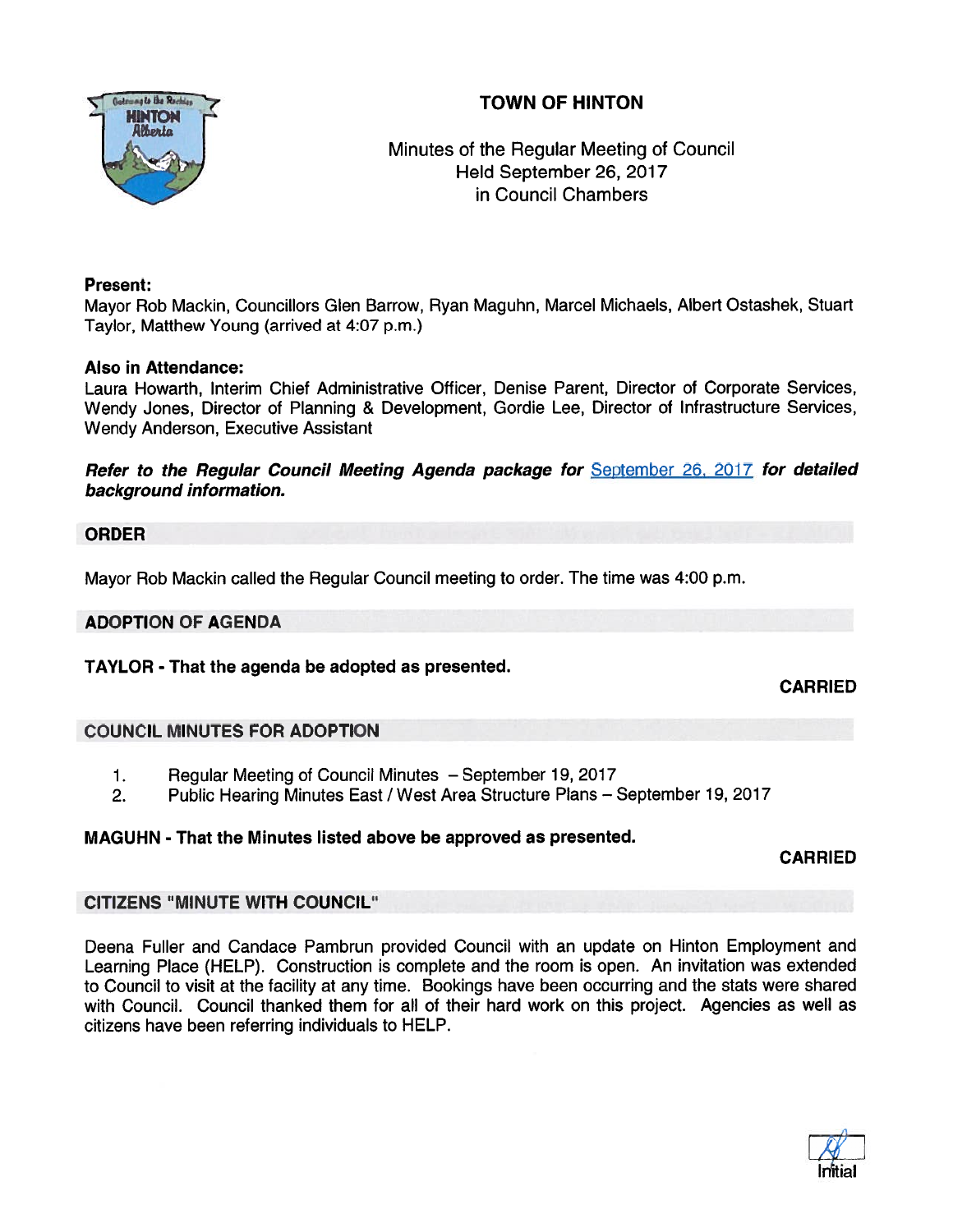#### PUBLIC HEARINGS

#### Land Use Bylaw No. 1088-3 (176 Cheviot Drive)

Please refer to the Public Hearing Minutes for the Land Use Bylaw No. 1088-3 (176 Cheviot Drive) dated September 26, 2017.

#### Land Use Bylaw No. 1088-4 (439 MaKenny Street)

Please refer to the Public Hearing Minutes for the Land Use Bylaw No. 1088-4 (439 MaKenny Street) dated September 26, 2017.

#### ACTION ITEMS

| Land Use Bylaw No. 1088-3 (176 Cheviot Drive) |
|-----------------------------------------------|
|-----------------------------------------------|

| BARROW - That Land Use Bylaw No. 1088-3 receive Second Reading.                                                                                       |                |
|-------------------------------------------------------------------------------------------------------------------------------------------------------|----------------|
|                                                                                                                                                       | <b>CARRIED</b> |
| MICHAELS - That Land Use Bylaw No. 1088-3 receive Third Reading.                                                                                      | <b>CARRIED</b> |
| Land Use Bylaw No. 1088-4 (439 MaKenny Street)<br>2.                                                                                                  |                |
| YOUNG - That Land Use Bylaw No. 1088-4 receive Second Reading.                                                                                        |                |
|                                                                                                                                                       | <b>CARRIED</b> |
| TAYLOR – That 439 MaKenny Street development conform to the planning and development<br>guidelines in order to trigger any future impact assessments. |                |
| <b>MOTION WITHDRAWN</b>                                                                                                                               |                |
| MAGUHN - That Land Use Bylaw No. 1088-4 receive Third Reading.                                                                                        | <b>CARRIED</b> |
| A short break was called at 5:09 p.m. Regular Council resumed at 5:19 pm.                                                                             |                |

3. Recreation Centre Strategy DevelopmentAppointment of Chief Administrative Officer

BARROW - That Council (2013 to 2017) accep<sup>t</sup> the Dr. Duncan Murray Recreation Centre Business Case September, 2017 findings as information.

#### INFORMATION ITEMS

1. Council Information Package #1 for September 26, 2017

BARROW - That Council Information Package #1, for September 26, 2017 be accepted for information.

#### CARRIED

CARRIED